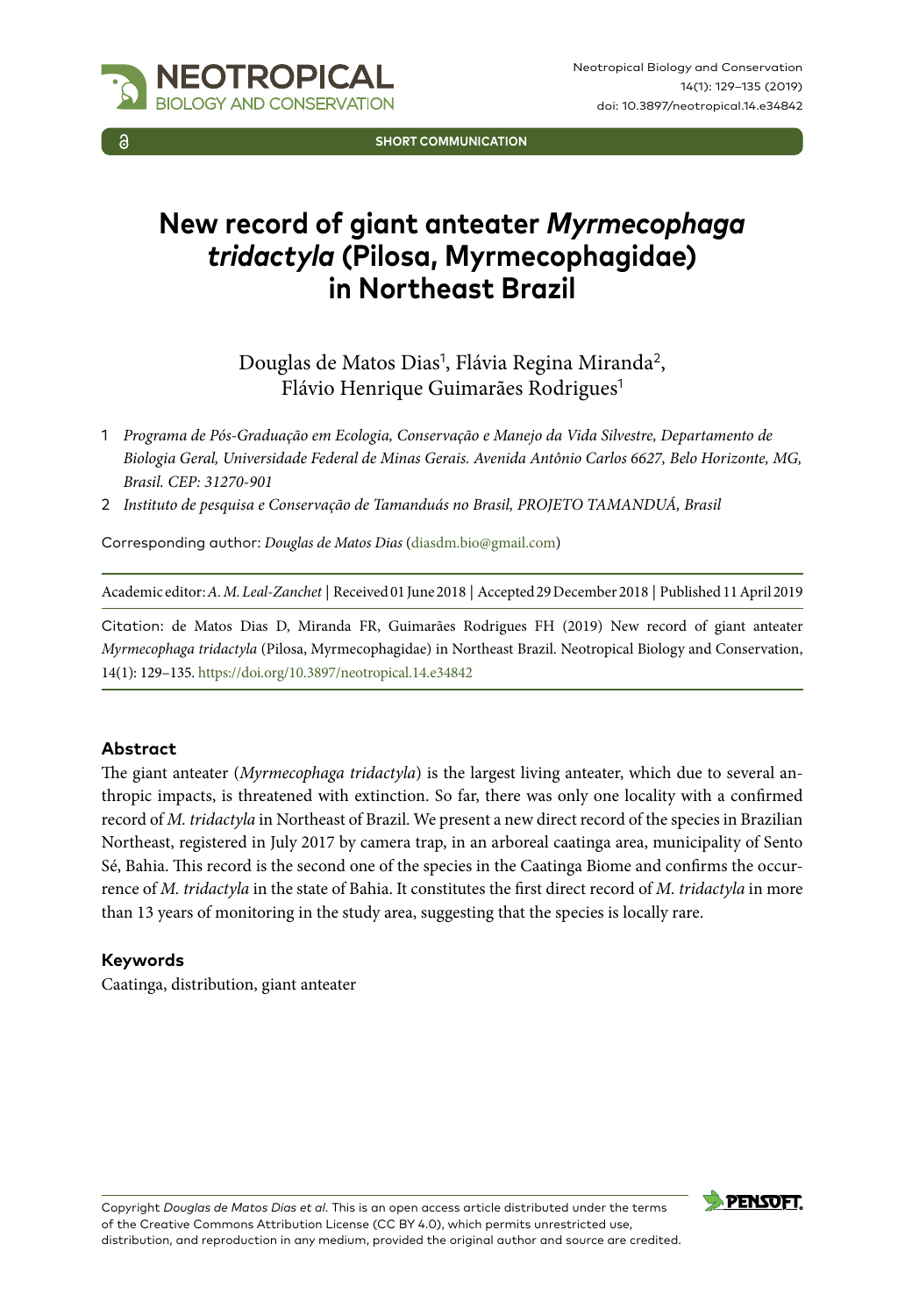## **Introduction**

The family Myrmecophagidae is composed of medium and large mammals with modern representatives divided into two genera, *Myrmecophaga* and *Tamandua.*  Both *Tamandua tetradactyla* (Linnaeus 1758) and *Myrmecophaga tridactyla* (Linnaeus 1758) occur in Brazil (Gardner, 2007; Medri *et al*. 2011; Gaudin *et al*. 2018). Popularly known as the Giant anteater, *M. tridactyla* is the largest living anteater, weighing over 40 kg (Medri *et al*. 2011; Miranda *et al*. 2015). It is usually generalist in habitat use, occupying the Brazilian savanna (Cerrado biome), wetlands (Pantanal biome), forest patches, dry forest, and grasslands (Miranda *et al*. 2014; Gaudin *et al*. 2018). A population loss of at least 30% over the past 10 years has been estimated based on local extinctions, habitat loss, and deaths caused by fires and road kills. Based on this decline and past threats that are still ongoing today, it is likely that the population has suffered an overall reduction in population size of >30% over the last three generations (suspected to be around 21 years). Because of the real threats to this species and the noticeable declines, a precautionary assessment of Vulnerable A2cd is given (Miranda *et al*. 2014; MMA, 2014; Miranda *et al*. 2015).

The species is distributed from Central America to northern Argentina (Gardner, 2007). In Brazil, it occurs in all biomes, but in the Pampa is probably extinct and in the Caatinga there is a single confirmed record (Miranda *et al*. 2015). The Caatinga is a seasonally dry tropical forest that extends over a large part of South America. It is an exclusively Brazilian biome and covers approximately 11% of the country's territory, straddles all states of the Northeast region (Gariglio *et al*. 2010). The first record of giant anteater in the Caatinga was obtained in Serra da Capivara National Park (SCNP) where a skull was found in a hunting camp in 1991 (Olmos, 1995). The mention of the occurrence of *M. tridactyla* in northeastern Brazil occurred in the mid-XVII century. The german naturalist George Marcgravi was the first to describe and illustrate a giant anteater in his work entitled *Historiae Naturalis Brasiliae* (Marcgravi, 1648).

Monteiro da Cruz *et al*. (2002) cite the occurrence of *M. tridactyla* in six sites in the Pernambuco State, including the Serra Negra Biological Reserve, Timbaúba, Custódia, Sítio dos Moreiras, Igarassu and Água Preta, but they do not describe how records were obtained. Later, the presence of the species in the SCNP was confirmed by records in camera traps (Perez, 2008). The species was recorded in Chapada Diamantina National Park (Pereira and Geise, 2009) and in a locality in Paraíba (Feijó and Langguth, 2013) by interviews. The only documented record in state of Ceará comes from a skin from Parambu municipality, southwest of the state (Feijó and Langguth, 2013). Thus, except of the direct record of Peres (2008), records of *M. tridactyla* are anecdotal in the Brazilian Caatinga biome. Here we report a new record of *M. tridactyla* in the state of Bahia, including undoubtful images of it.

The field study was developed in the region of Boqueirão da Onça (Figure 1), north of the state of Bahia. The study area has approximately 900,000 hectares, extending over the municipalities of Sento Sé, Umburanas, Campo Formoso, Juazeiro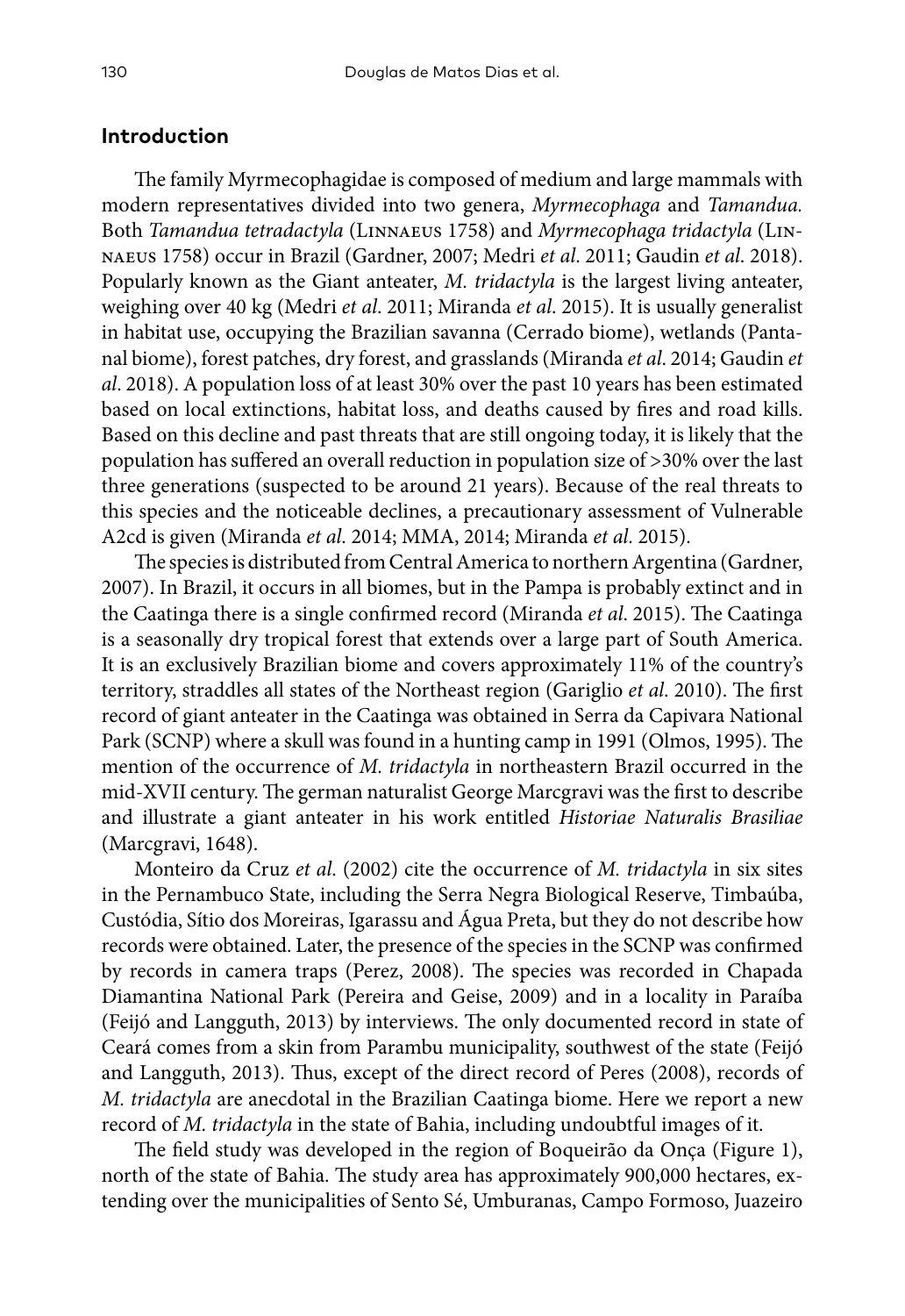and Sobradinho, northern region of state of Bahia (Fukuda *et al*. 2010). This region is classified by the Brazilian Ministry of the Environment as extremely important for the conservation of biodiversity (MMA, 2016). In addition, during the study, the area was included in a new Protect Area, the Boqueirão da Onça National Park, proposed by the Brazilian Ministry of Environment.

The climate in the region is semi-arid with an average annual precipitation of 693 mm. The landscape is heterogeneous and includes several habitats such as "arboreal caatinga", "valleys and plateaus" (Dias *et al*. 2019). We carried out a research with 60 camera-traps (Bushnell and Acorn Ltl-5210ª) between January and July of 2017 to estimate the occupancy patterns of medium and large-sized mammals in the area (see Dias *et al*. 2019). Cameras were always installed on trails and roads, with a minimum distance of 1.5 km between stations. In addition, cameras were to 40 cm above the ground in a tree, and in areas most likely to be used by mammals.

With a total effort of 8,570 traps-nights, covering an area of 535 km² (Minimum Convex Polygon of the cameras), we obtained 2,839 records of 21 species of wild mammals. On July 3, 2017 at 11:25 am *M. tridactyla* was filmed (Supplementary file) at a ranch located at coordinates 9°55'47.29"S; 41°3'29.83"W, 6 km from the village São Pedro in the municipality of Sento Sé. The phytophysiognomy of the area where we obtained the record is composed by arboreal caatinga, at 880 m of altitude. Although water is a scarce resource in the region, there are two perennial water bodies about 2 km from the site where *M. tridactyla* was recorded (Figure 1).

To our knowledge, this is the first direct record of *M. tridactyla* confirmed for the state of Bahia and the second for Northeast Brazil. Even though this record does not expand considerably the range of *M. tridactyla*, especially regarding its entire distribution, it does extend its range in Northeast Brazil in about 300 km southeast of the area where there are recent records of the species (SCNP).

Our record confirms the presence of *M. tridactyla* in Boqueirão da Onça. Until now, there were only fossil records obtained in the Toca da Boa Vista cave (Cartelle and Hartwig, 1996; Marine Science Institute, UCSB) and reports of hunters about the occurrence of the species. However, this unique recent record of *M. tridactyla* in the study area despite the great camera-trap effort, is a convincing evidence of its rarity in the biome. Camera traps studies at Boqueirão da Onça have been carried out since 2006, initially by the National Research Center for Carnivore Conservation (CENAP-ICMBio) followed by the Institute for the Conservation of Neotropical Carnivores (Pró-Carnívoros Institute) and only now the species was recorded. Although *M. tridactyla* has some tolerance to human disturbed areas it generally avoids areas with high levels of contact with humans, cattle and other domestic animals (Shaw *et al*. 1987). The presence of domestic dogs, for example, is a potential threat. The incidence of dog attacks may reduce the probability of *M. tridactyla* occurrence and even cause its population decline (Lacerda *et al*. 2009). In the region of Boqueirão da Onça a large number of dogs is found in the villages near the natural areas and it is common that they make incursions into the forest areas (Dias *et al*. 2019). This situation is unsettling, since these animals have hunting skills and are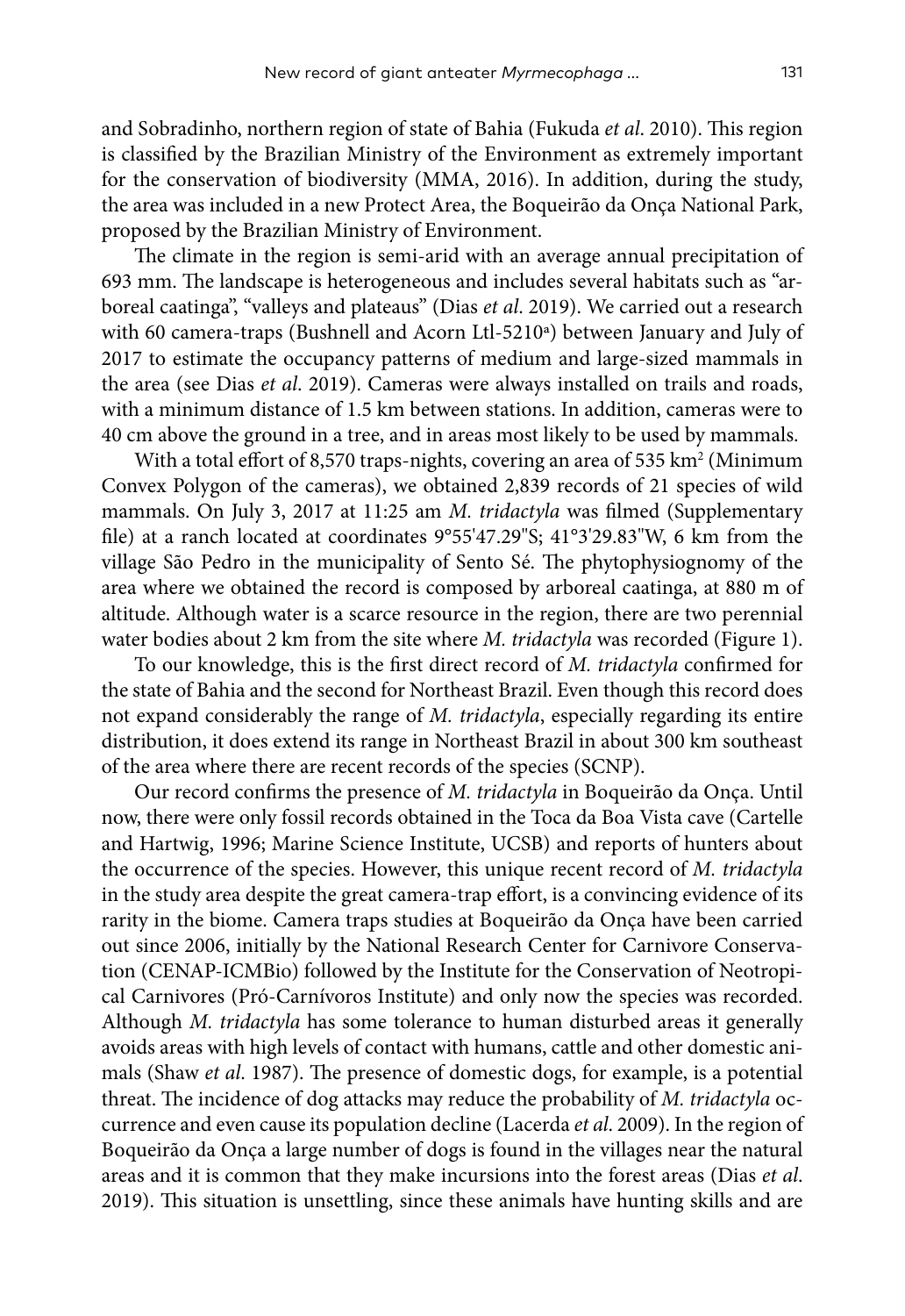

**Figure 1.** Study area and records of *Myrmecophaga tridactyla* in Northeast Brazil.

usually bred free. In addition, the growing establishment of wind farms in the study area has increased the number of new roads and trails in formerly remote sites (Dias *et al*. 2019). This has made it easier for hunters, dogs and other domestic animals to access natural habitats, notably threatening the species with great territorial requirements and sensitive to human presence.

Although anthropogenic impacts may threaten the persistence of *M. tridactyla*, the rarity of this species in the Caatinga may be related to historical and physiological factors. Its diet based strictly on prey with low calorie content, makes *M. tridactyla* distinct in its physiology with a lower body temperature and lower metabolism when compared with other mammals of similar body mass (McNab, 1984). Furthermore, its long coarse fur coat and large hairy tail provide them effective insulation. Thus, its minimal thermal conductance is 94% of what is expected for the body mass (McNab, 1984). This low value of minimal thermal conductance, together with large body mass, allows *M. tridactyla* to have a very wide region of thermoneutrality, between 15 °C and 36 °C, for an ant-eating specialist (McNab, 1984; Gaudin *et al*. 2018).

However, the annual average temperatures in the Caatinga range between 25 °C and 30 °C (Silva *et al*. 2017). In the dry months the absolute maximum temperatures exceed 40 °C (Prado, 2003), exceeding the upper limit of the thermoneutrality of *M. tridactyla*. Additionally, portions of the inland dry regions of the biome receive less than 600 mm of rainfall annually (Silva *et al*. 2017). The number of dry months increases from the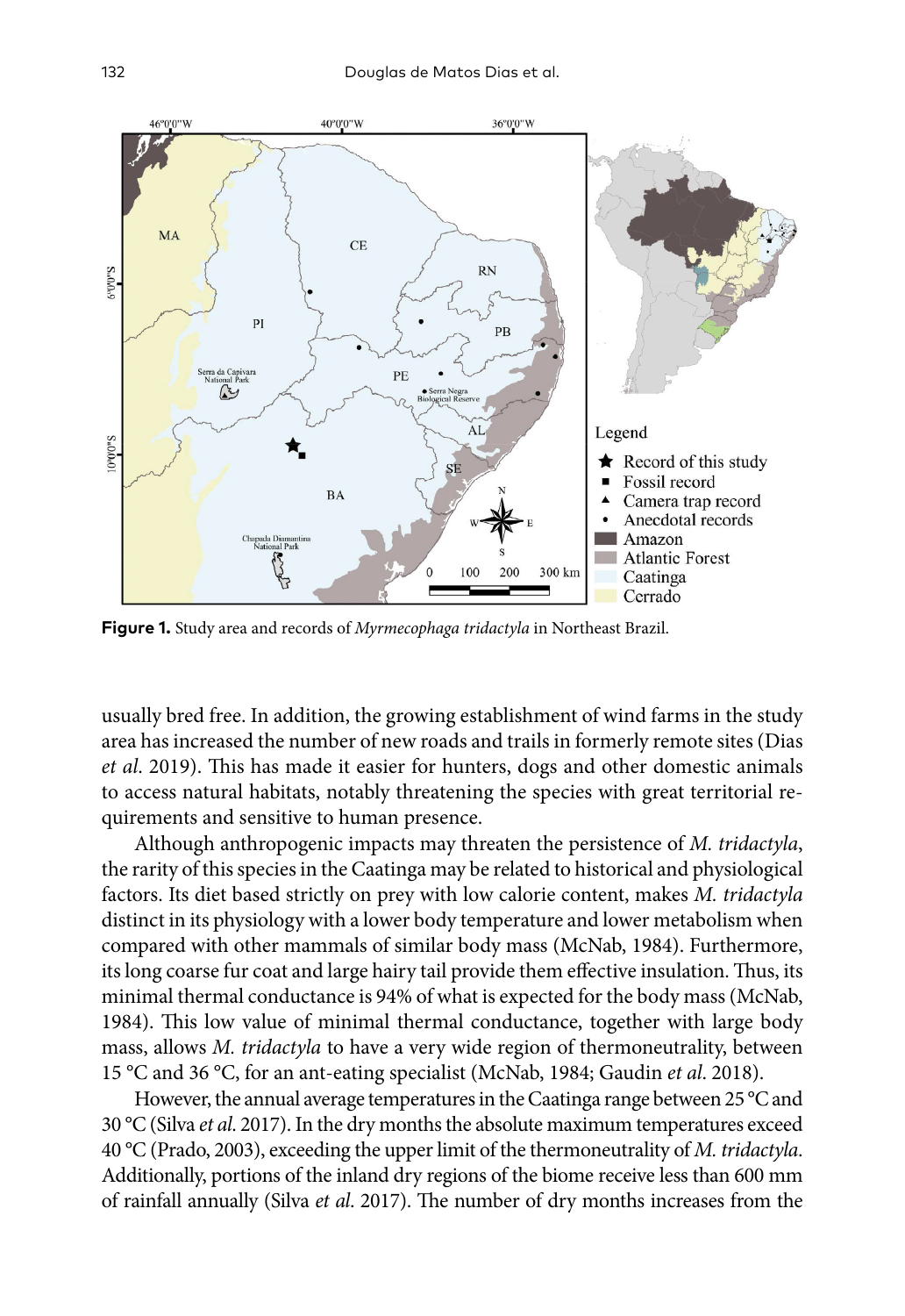edges to the core of the region, with some areas experiencing periods of 7–10 months without water availability for plants, further reducing canopy cover (Prado, 2003).

Taking into account the physiological peculiarities of *M. tridactyla* and its responses at ambient temperature (Medri and Mourão, 2005), it is presumed that the survival of this species in the Caatinga is a great challenge considering the extreme environmental conditions in this biome. Thus, it is intriguing that some populations of *M. tridactyla* persist in an environment so adverse as the Caatinga. There is no evidence of physiological adaptations in mammals in the Caatinga related directly to the scarcity of water, although many species may adapt to this condition behaviorally (Carmingnotto and Astúa, 2017). In this sense, the need for water or how much *M. tridactyla* is physiologically adapted to the water deficit of the Caatinga deserves to be investigated, as well as its behavioral strategies in this biome.

With the creation of Boqueirão da Onça National Park, we expect better monitoring by environmental agencies, since *M. tridactyla* and other endangered species continue to be exposed to a series of impacts and anthropogenic pressures in the region. Our record expands the knowledge of the Caatinga mammalian fauna and the distribution of *M. tridactyla*, especially considering that the Boqueirão da Onça region is at the limit of the distribution of the species (Miranda *et al*. 2015). We also highlight the local rarity of this mammal, based on the low frequency of detection, since a single record occurred in more than 13 years of camera-trap monitoring in the region, including the present study. In this way, other species of common mammals of the Cerrado, which may also have restricted distributions in the Caatinga, should have their occurrence in this biome investigated.

## **Acknowledgments**

This study was supported by Coordenação de Aperfeiçoamento de Pessoal de Nível Superior (CAPES) through a postgraduate stipend to first author. We are especially grateful to Neotropical Grassland Conservancy and to The Rufford Foundation by the project support. To Claudia Martins for the support in obtaining the bibliographic references. Thanks to the editor and reviewers for their insightful comments.

#### **References**

- CARTELE, C.; HARTWIG, W.C. 1996. A new extinct primate among the Pleistocene megafauna of Bahia, Brazil. *Proceedings of the National Academy of Sciences*, **93**: 6405–6409. <https://doi.org/10.1073/pnas.93.13.6405>
- DIAS, D.M.; MASSARA, R.L.; CAMPOS, C.B.; RODRIGUES, F.H.G. 2019. Human activities influence the occupancy probability of mammalian carnivores in the Brazilian Caatinga. *Biotropica*, **online** 1–13.<https://doi.org/10.1111/btp.12628>
- FEIJÓ, A.; LANGGUTH, A. 2013. Mamíferos de médio e grande porte do nordeste do Brasil: distribuição e taxonomia, com descrição de novas espécies. *Revista Nordestina de Biologia*, **22**(1/2): 3–22.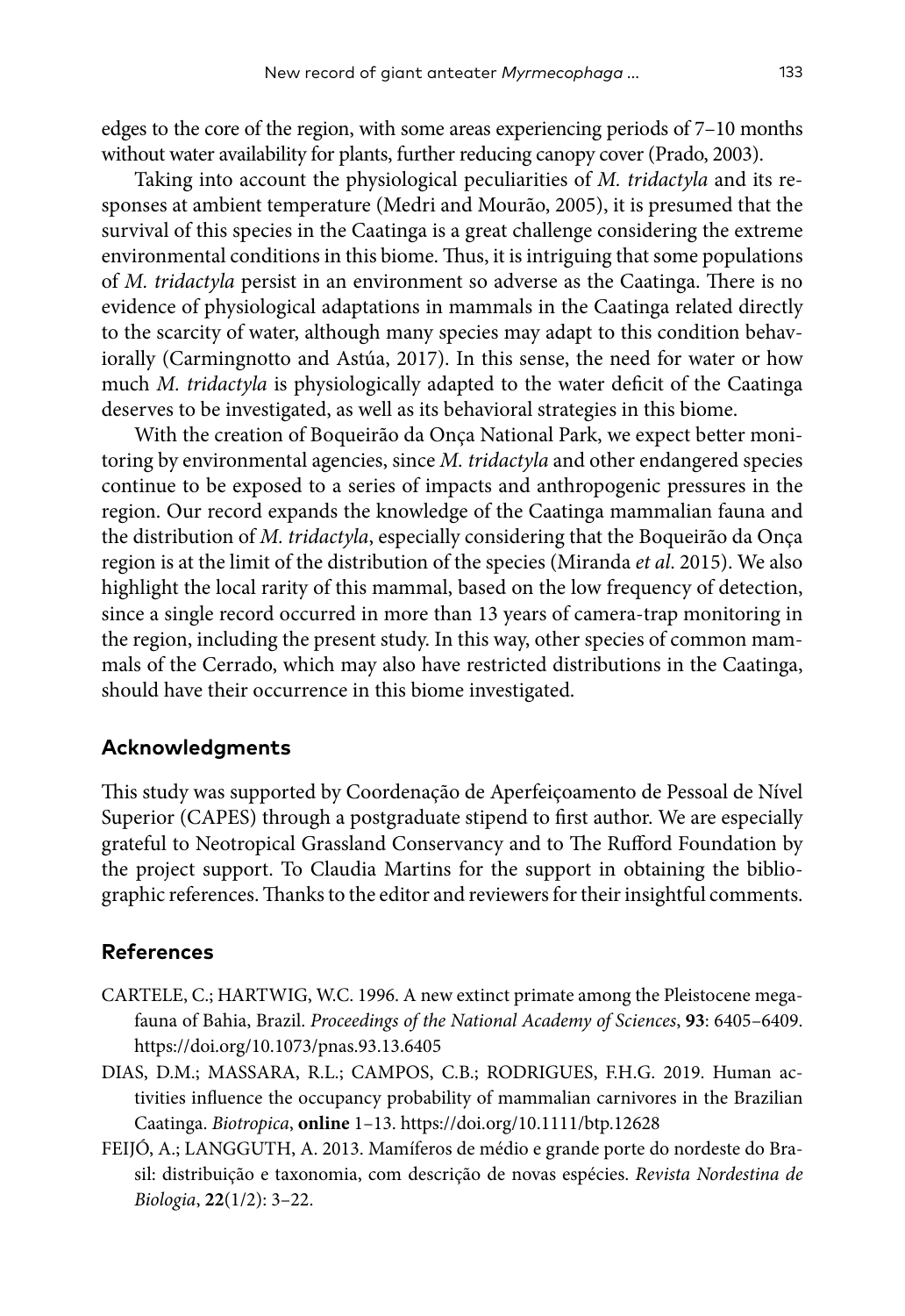- FUKUDA, J.C.; NASCIMENTO, J.L.; MACHADO, R.B.; MAGRIS, R.A.; BACELLAR-S-CHITTINI, A.E.; DIAS, R.L.; YONEDA, N.T.; CAMPOS, C.B. 2010. Utilização de pesquisa básica e ferramentas de modelagem espacial no processo de criação de Unidades de Conservação na região do Boqueirão da Onça (Bahia). *In*: A.H. LEAL; A.B. PE-REIRA; C.C. DALMOLIN; E.M. SILVA; I. SALZO; H.K. BOSCOLO; K.T. RIBEIRO; M.M.G. MARINI (Orgs), *II Seminário de Pesquisa e Iniciação Científica do Instituto Chico Mendes de Conservação da Biodiversidade*, Brasília, Instituto Chico Mendes de Conservação da Biodiversidade, p. 29–34.
- GADUIN, T.J.; HICKS, P.; DI BLANCO, Y. 2018. *Myrmecophaga tridactyla* (Pilosa: Myrmecophagidae). *Mammalian Species*, **50**: 1–13.<https://doi.org/10.1093/mspecies/sey001>
- GARDNER, A.L. 2007. *Mammals of South America. Volume 1: Marsupials, Xenarthrans, Shrews, and Bats*. Chicago, University of Chicago Press, 690 p.
- GARIGLIO, M.A.; SAMPAIO, E.V.S.B.; CESTARO, L.A. 2010. *Uso sustentável e conservação dos recursos florestais da caatinga.* Brasília, Serviço Florestal Brasileiro, 369 p.
- LACERDA, A.C.R.; TOMAS. W.M.; MARINHO-FILHO, J. 2009. Domestic dogs as an edge effect in the Brasilia National Park, Brazil interactions with native mammals. *Animal Conservation*, **12**(5): 477–487.<https://doi.org/10.1111/j.1469-1795.2009.00277.x>
- MARCGRAVI, G. 1648. *Historiae Naturalis Brasiliae*. Haack, e Elzevier, Leiden e Amsterdam. 442 p.
- MARINE SCIENCE INSTITUTE, UCSB. *Paleobiology Database*. Occurrence Dataset [htt](https://doi.org/10.15468/2durgn)[ps://doi.org/10.15468/2durgn](https://doi.org/10.15468/2durgn) accessed via GBIF.org on 2017-11-29. [https://www.gbif.](https://www.gbif.org/occurrence/92098448) [org/occurrence/92098448](https://www.gbif.org/occurrence/92098448).
- MCNAB, B. K. 1984. Physiological convergence among ant-eating and termite-eating mammals. *Journal of Zoology*, **203**: 485–510. <https://doi.org/10.1111/j.1469-7998.1984.tb02345.x>
- MEDRI, I.M.; MOURÃO, G. 2005. Home ranges of giant anteaters (*Myrmecophaga tridactyla*) in the Pantanal wetland, Brazil. *Journal of Zoology*, **266**: 365–375. [https://doi.](https://doi.org/10.1017/S0952836905007004) [org/10.1017/S0952836905007004](https://doi.org/10.1017/S0952836905007004)
- MEDRI, Í.M.; MOURÃO, G.M.; RODRIGUES, F.H.G. 2011. Ordem Pilosa. *In*: N.R. REIS; A.L. PERACCHI; W.A. PEDRO; I.P. LIMA (eds.), *Mamíferos do Brasil*. 2 ed. Londrina, p. 91–106.
- MIRANDA, F.; BERTASSONI, A.; ABBA, A.M. 2014. *Myrmecophaga tridactyla.* The IUCN Red List of Threatened Species 2014: e.T14224A47441961. [http://dx.doi.org/10.2305/](http://dx.doi.org/10.2305/IUCN.UK.2014-1.RLTS.T14224A47441961.en) [IUCN.UK.2014-1.RLTS.T14224A47441961.en](http://dx.doi.org/10.2305/IUCN.UK.2014-1.RLTS.T14224A47441961.en). Downloaded on 29 de novembro de 2017.<https://doi.org/10.2305/IUCN.UK.2014-1.RLTS.T14224A47441961.en>
- MIRANDA, F.R.; CHIARELLO, A.G.; RÖHE, F.; BRAGA, F.G.; MOURÃO, G.M.M.; MI-RANDA, G.H.B.; SILVA, K.F.M.; FARIA-CORRÊA, M.A.; VAZ, S.M.; BELETANI, S.C.S. 2015. Avaliação do Risco de Extinção de *Myrmecophaga tridactyla* (Linnaeus, 1758). In: ICMBio (Org.). *Avaliação do Risco de Extinção de Xenarthros Brasileiros*. 1ed. Brasilia, ICMBIO, p. 1–250.
- MMA Ministério do Meio Ambiente. 2016. *Resultados da 2ª atualização das Áreas e Ações Prioritárias para Conservação, Uso Sustentável e Repartição dos Benefícios da Biodiversidade dos biomas Cerrado e Pantanal realizado em 2012, e da Caatinga, realizado em 2015*. Portaria n°223, de 21 de junho de 2016. Available in: [http://www.mma.gov.br/](http://www.mma.gov.br/quem-%C3%A9-quem/item/10724) [quem-%C3%A9-quem/item/10724.](http://www.mma.gov.br/quem-%C3%A9-quem/item/10724) Acessed in: 14 february 2018.